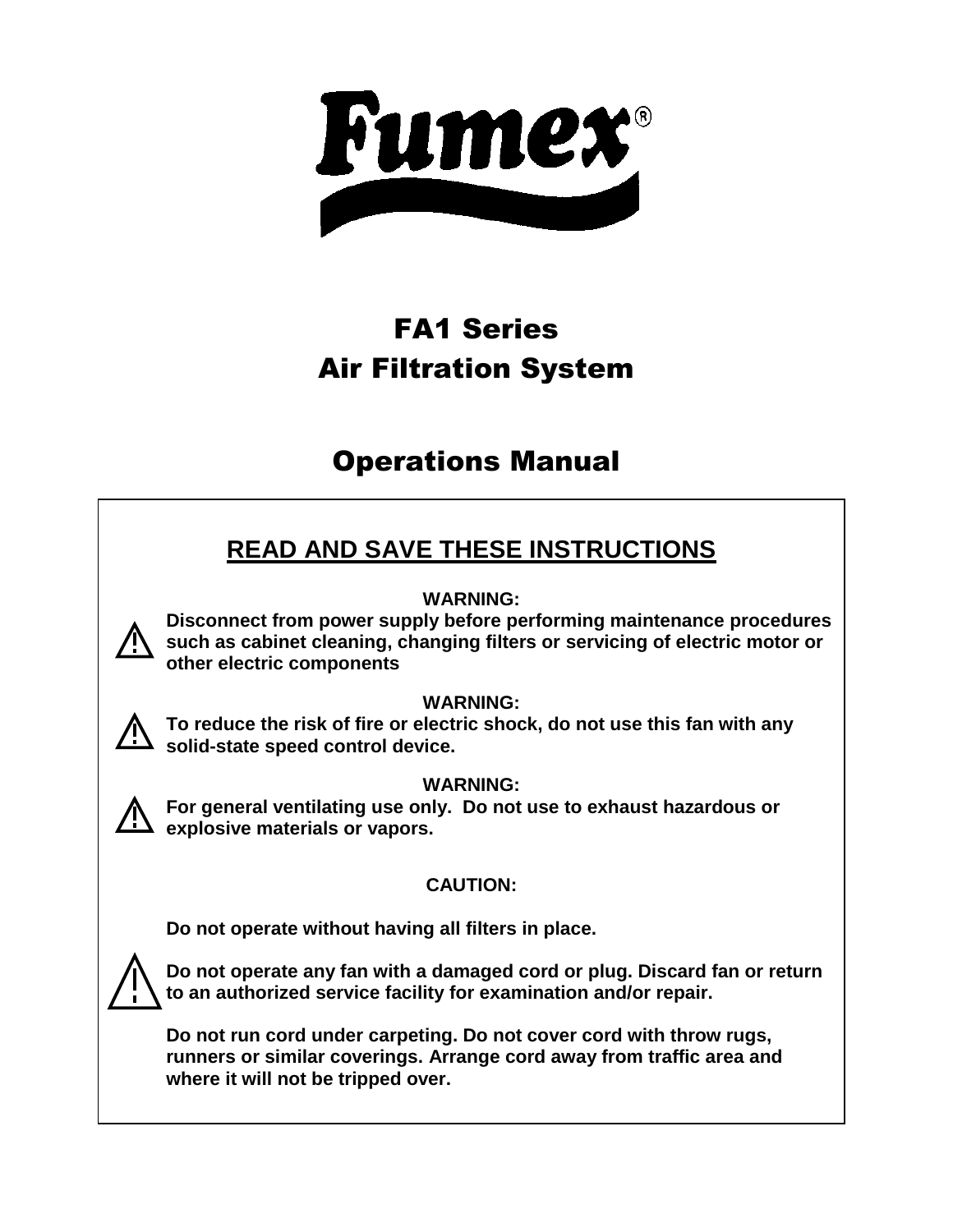# GETTING STARTED

#### Initial set-up

- **1. Open all cartons & locate inlet, hose, hose clamps and wheels.**
- **2. Remove ALL filters & packing materials from cartons and the FA1 cabinet**
- **3. Place the FA1 on its side & install wheels in bottom plate**
- **4. Install the inlet to the top of the lid.**
- **5. Remove plastic wrap from gas/odor filter (Part # FA101D or FA201D).**
- **6. Carefully remove perforated cardboard from top and bottom of filter to expose "Green" filter media.**
- **7. Place gas/odor filter into bottom of cabinet – note direction of airflow arrow**
- **8. Place HEPA filter (Part # FA100 or FA100-2) on top of gas/odor filter – note airflow arrow**
- **9. Place the pre-filter (Part # FA102B) on top of the HEPA filter.**
- **10. Close and latch the lid.**
- **11. Attach power cord – rear of cabinet.**

#### Locating the air cleaner:

**Placing the FA1 as close as possible to the pollution source reduces the amount of hose or duct needed, reduces back-pressure, lowers power consumption and improves overall performance.** 

#### Inlet hose attachment:

**The FA1 ships standard with a 1 x 2", 2 x 2" or 1 x 3" inlet. Attach flex hose over the metal air inlet tube and tighten securely with the stainless steel clamp.**

**Connect the hose to a Fumex suction hood or place as close as possible to the pollution source.**

#### Electric power

**FA1 Series is manufactured with a universal blower/motor assembly (90-250/1/50-60). Default power cord/plug is US (120v). Contact Fumex for additional information or options.**

### Confirm that correct power supply is available.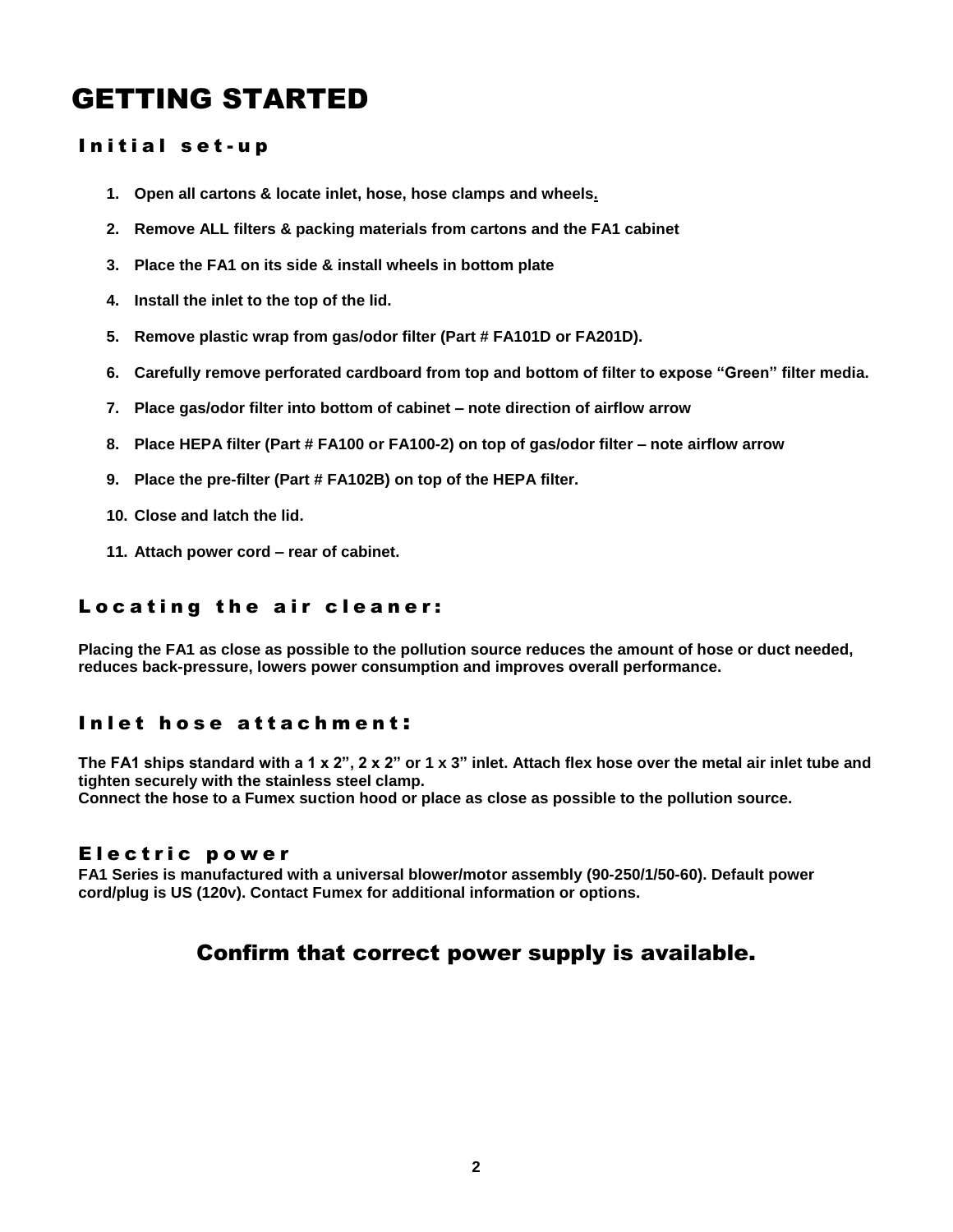# CONTROLS

#### **On/Off Switch**

**Simple one touch controls – The green light indicating blower speed will confirm power to the unit.**

#### **Blower/Fan**

**The FA1 utilizes a variable speed blower with three speed settings. Press the fan button to increase/decrease blower speed. Green light will indicate current speed setting. A flashing green light indicates a blower failure. To reset thermal protection disconnect unit from power source and restart. If light continues to flash contact Fumex Inc. for replacement information.**

#### **Filter monitoring**

**The FA1 utilizes a pressure differential switch to monitor the status of the particulate filters (3). The system monitors across all filters simultaneously and the Orange "Change Filter" light will flash when a filter(s) needs to be replaced. The recommended procedure is to first replace the pre-filter – (Part# FA102B) - if light continues to flash then replace the HEPA filter. (NOTE: For heavy dust applications the polyester prefilter (part# FA103–located inside the FA102B) can be changed individually or use the FA102B-4 large capacity pre-filter))**

**The FA1 contains a VOC indicator to detect odors/gases in the exhaust stream. When the gas/odor filter becomes saturated (breakthrough occurs) the "Change Gas Filter" warning light will flash. (At initial startup or when power is disconnected the "Change Gas Filter" light will blink for a short period of time as the voc sensor calibrates.)**

# **GENERAL FILTER CARE**

**Fumex FA1 air purifiers feature a multi-stage filtration system designed to remove a wide range of pollutants from the process plume in an extremely efficient, cost-effective manner. The sytem utilizes a pressure differential switch to indicate a blocked / clogged filter. Once the warning light flashes, filters should be checked and clogged filters replaced.** 

#### STANDARD FILTERS:

#### **Part # FA102B – Pre-filter Assembly**

**The pre-filter assembly is the first stage in the filtration process. The assembly is composed of high capacity merv 11 rated filter media protected by polyester pre-filter. Unique design minimizes operator/maintenance personnel exposure to contaminants.**

#### *Replacement:*

**The unique design of the pre-filter allows the filter to be changed as a complete unit or in heavy dust applications the polyester pre-filter can be removed independently. Contact Fumex Inc. regarding any questions/assistance.**

#### **Part # FA100 or FA100-2 HEPA Filter**

**The HEPA filter is 99.97% efficient in removing particles as small as 0.3μ from an airstream. Particles of this size are respirable and can cause significant respiratory problems.**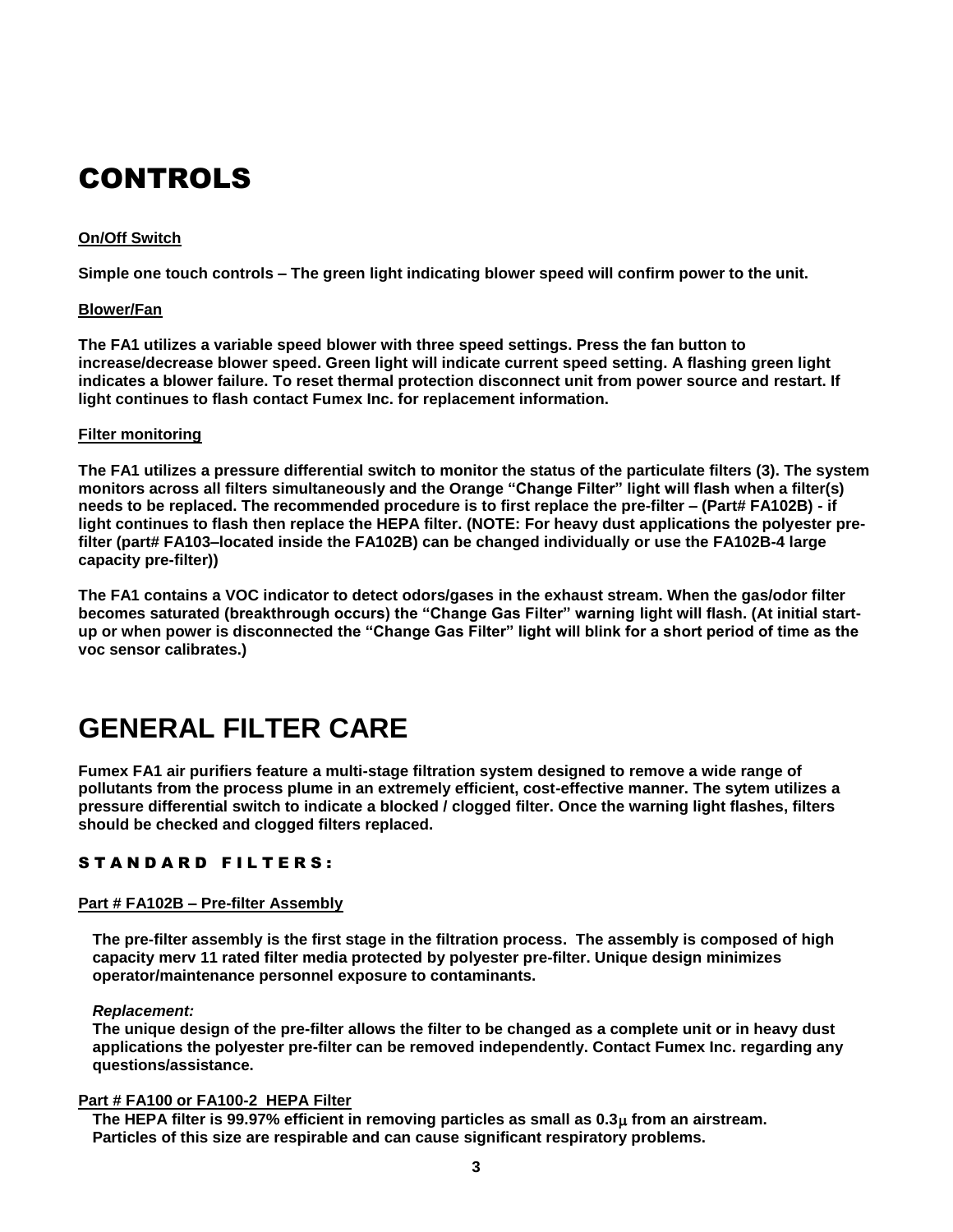#### *Replacement:*

**A HEPA's service life is determined by the volume of sub-micron particles remaining in the airstream after passing through the pre-filters. When properly protected, and depending on loading, HEPA filters often provide months of service. Average service life is 2-4 months.**

#### **Part # FA101D or FA201D – Gas/Odor Filter**

**Most process plumes contain several gases, some odorous – some not, some toxic at elevated concentrations – some completely harmless regardless of concentration. To ensure employee safety the type and concentration of pollutants must be determined. Please contact Fumex Engineering for selection assistance. For high odor applications contact Fumex for additional options.**

**The FA1 utilizes a blended activated carbon and activated alumina impregnated with KMnO4 filter to capture and treat gases/odors. This combination of materials provides protection across a broad range of gases commonly found in industrial manufacturing processes.**

# **GENERAL MAINTENANCE**

- **1) The blower motor is a sealed unit, 24,000 hr. MTBF rated. It is permanently lubricated and does not require oiling – keep it free of dust accumulations to prevent overheating.**
- **2) Remove any loose accumulations of dust/debris from the air filter chamber periodically.**

**"This product employs overload protection (fuse). A blown fuse indicates an overload or short-circuit situation. If the fuse blows, unplug the product from the outlet. Replace the fuse as per the user servicing instructions (follow product marking for proper fuse rating) and check the product. If the replacement fuse blows, a short circuit may be present and the product should be discarded or returned to an authorized service facility for examination and/or repair"**

## **Remote Start/Stop**

**The FA1 can be supplied with an optional remote start feature – Part # FA228. If this option is factory installed on your unit, simply provide 24v to the red wire and the black wire is "common". The unit will start when the signal is applied and turn-off when signal is removed.**

> **WARNING "Connect Remote Starter Cable to 24v, Class 2 Power Supply Only"**



**WARNING "Disconnect From All Power Supplies before Servicing"**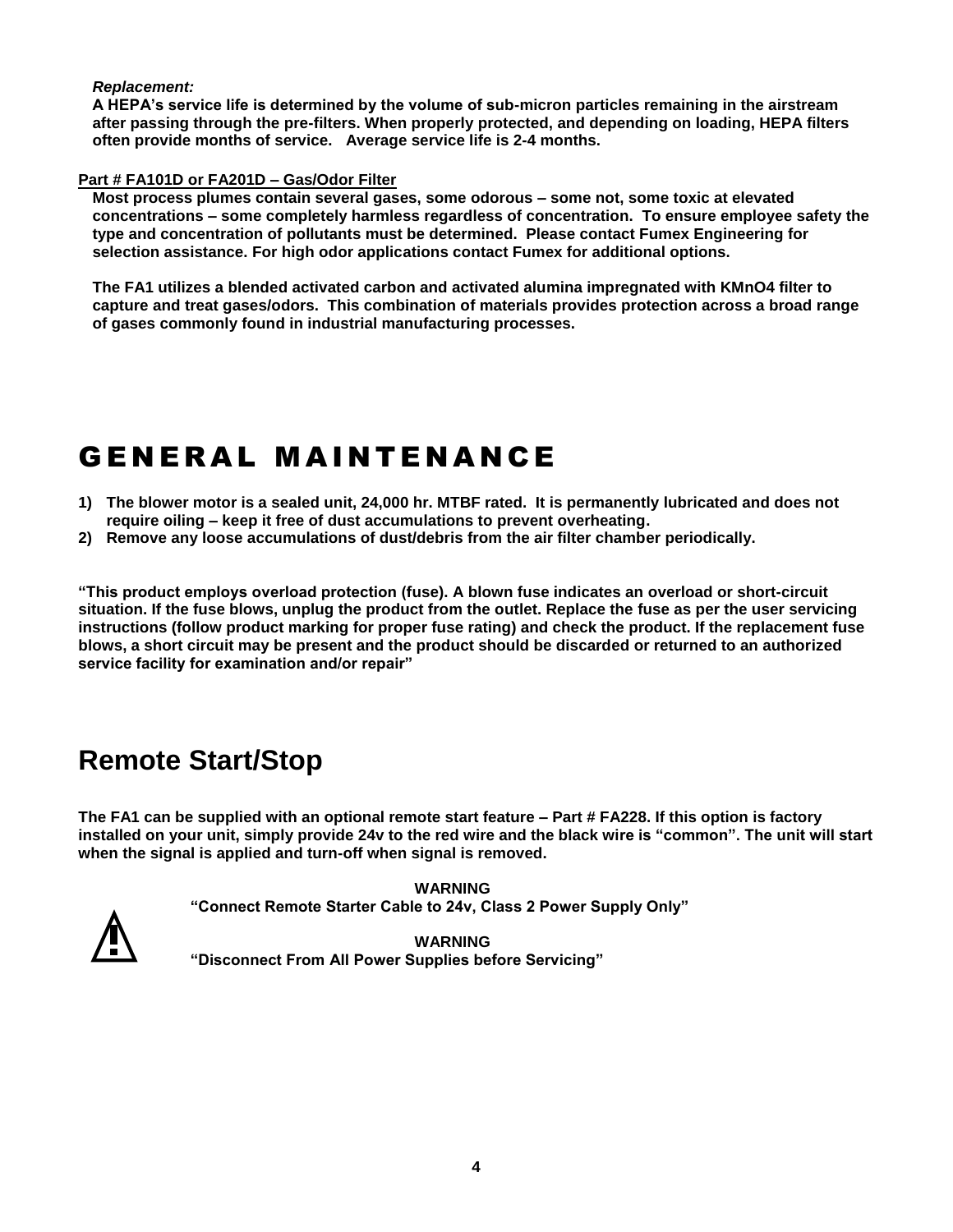|               | <b>Replacement Parts</b>        |                |                                                    |
|---------------|---------------------------------|----------------|----------------------------------------------------|
| Part #        | Item                            | Part #         | Item                                               |
|               | Cabinetry                       |                | <b>Electrical</b>                                  |
| <b>FA108</b>  | Wheels, standard                | <b>FAAU500</b> | Universal blower motor / assembly - 90-250/1/50-60 |
| <b>FA109</b>  | <b>Vibration Isolators</b>      |                |                                                    |
| <b>FA117</b>  | <b>Cabinet latch</b>            | <b>FA003</b>   | <b>Control board assembly</b>                      |
| <b>FA118</b>  | <b>Cabinet hinge</b>            | <b>FA114</b>   | Fuse, 10 amp                                       |
| <b>FA106A</b> | Flanged air inlet 3"Ø           | <b>FA115</b>   | Cordset (120vac)                                   |
| <b>FA106B</b> | Flanged air inlet 2 x 2"Ø       | <b>FA115B</b>  | Cordset (230vac)                                   |
| <b>FA106C</b> | Flanged air inlet 1 x 2"        | <b>FA113</b>   | <b>Fuseholder</b>                                  |
|               | <b>Filters</b>                  |                | Gas/ Odor Filters                                  |
| <b>FA102B</b> | <b>Pre-Filter</b>               | <b>FA101D</b>  | Blended carbon media - 2"                          |
| <b>FA103</b>  | Polyester pre-filter (optional) | <b>FA201D</b>  | Blended carbon media - 6"                          |
| FA100-2       | <b>HEPA Filter</b>              |                |                                                    |
| <b>FA100</b>  | <b>HEPA Filter</b>              |                |                                                    |

### **W a r r a n t y a n d L i a b i l i t y l i m i t a t i o n s :**

Fumex FA1 air cleaners are guaranteed for 24 months from date of invoice to be electrically and mechanically sound. This warranty covers the material and workmanship only. Any defective item will be repaired or replaced, at our option, free of charge provided it has not been misused, abused, or otherwise damaged and is returned PREPAID to:

Fumex, Inc. 1150 Cobb International Pl., Kennesaw, GA 30152

There are no warranties which extend beyond the descriptions set forth in this warranty, notwithstanding any knowledge of Fumex, Inc. regarding the use or uses intended to be made of goods, proposed changes or additions to goods, or any assistance or suggestions that may have been made by Fumex personnel. Customer is responsible for determining the suitability of Fumex products for customer's use or resale, or for incorporating them into objects or applications which customer designs, assembles, constructs or manufactures. Fumex reserves the right to discontinue any item and to make changes in the specifications, terms and conditions or prices at any time without

prior notice. Information furnished in the specifications is believed to be accurate and reliable at time of printing, however Fumex accepts no responsibility for product use, or the effect of future design or specification changes.

*For Assistance or Technical Support please Contact Fumex Inc.*

**phone 770-514-7907 fax 770-514-1547**  USA toll-free 800-432-7550 **www.fumexinc.com**

**Fumex, Inc. 1150 Cobb International Place Kennesaw, GA USA 30152**

 **Fumex, Inc., 2017, all rights reserved. Specifications subject to change without notice**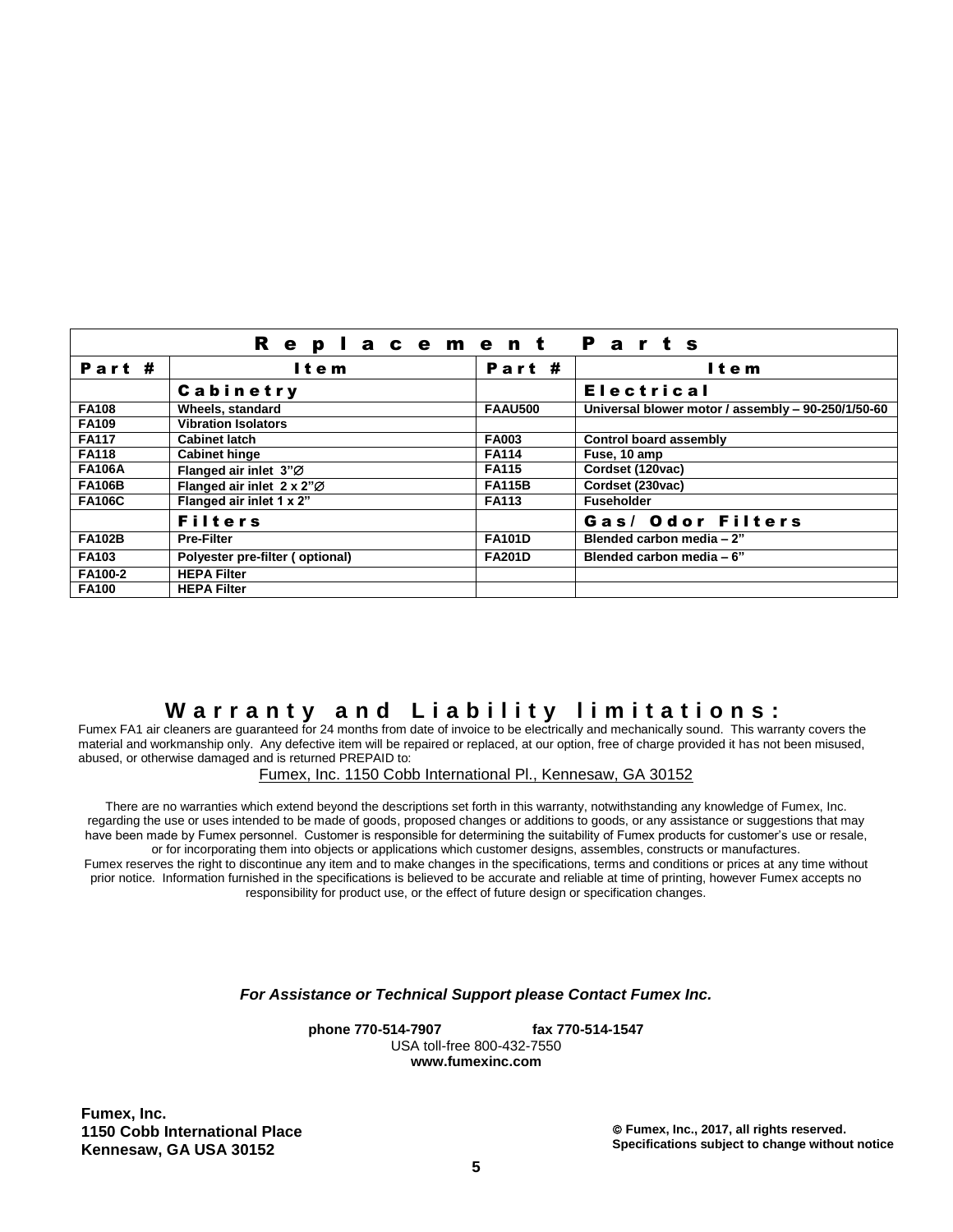# **FA1 UNIT 90-250/1/50-60**



| <b>LEGEND</b>                |  |  |  |
|------------------------------|--|--|--|
| <b>WHITE</b>                 |  |  |  |
| <b>REMOTE START CONECTOR</b> |  |  |  |
| <b>THREE PIN CONNECTOR</b>   |  |  |  |
| <b>FIVE PIN CONNECTOR</b>    |  |  |  |
|                              |  |  |  |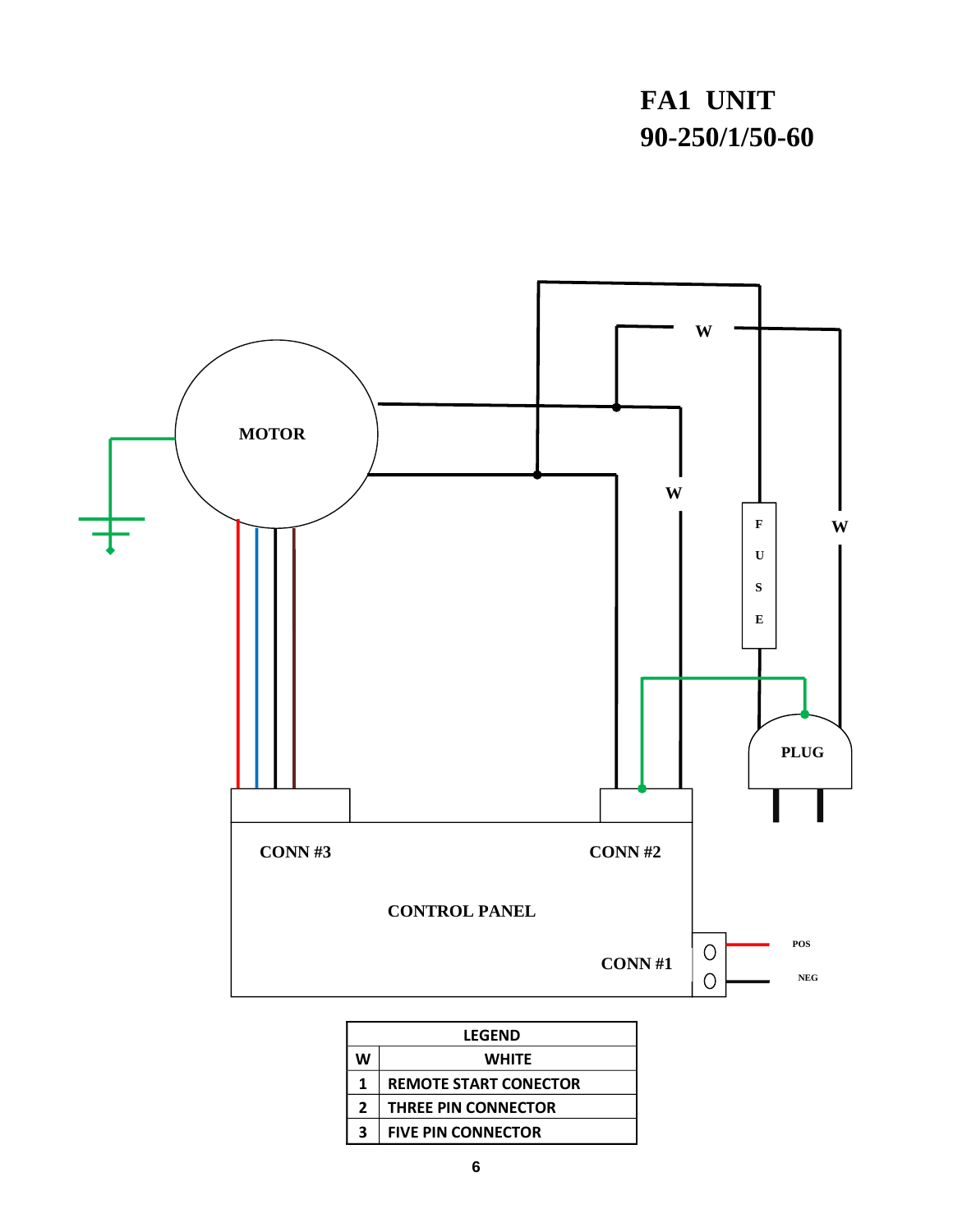## RELAY ACTIVATION PROCEDURES FOR FA1 UNITS

- **1. Remove all power sources from FA1 unit**
- **2. Locate eight screws securing cabinet bottom panel**
- **3. Remove all and gently pry bottom panel loose**

## CAUTION

### Do not work on panel with power applied



**4. Locate relay activation Jumper on rear of control panel. (Small plastic rectangle) 5. Gently remove jumper by pulling cap off pins. Shorting cap should be installed over a single pin for storage and to prevent loss of cap.**

Once the jumper has been removed the unit will only start by applying the proper voltage to the start stop relay. When the unit is running the on and off switch can be used as long as start relay has power.

**6. Reinstall bottom panel and screws**

**7. Apply power to start relay (see wiring diagram for your unit)**